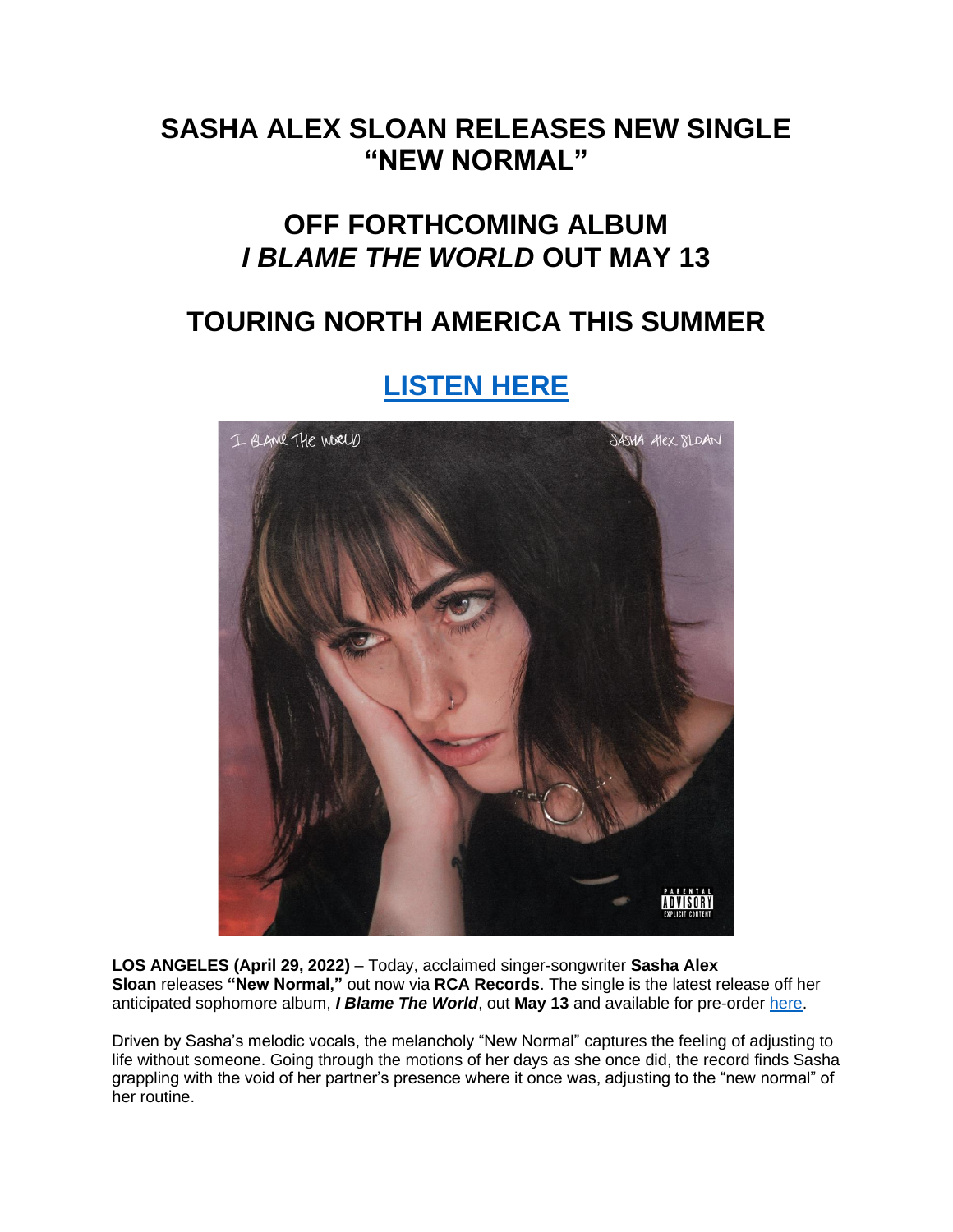*I Blame The World* serves as the follow-up project to Sasha's 2020 critically praised debut, *Only Child*. Described by Sasha as an "honest, non-hopeful" collection of work, *I Blame The World* finds Sasha embracing the weary apathy of the world around her and ushering in a bold new era of musicality. Sasha has previously released two tracks from the project, the nihilistic lead single **["WTF"](https://eur01.safelinks.protection.outlook.com/?url=https%3A%2F%2Fsadgirlsloan.lnk.to%2FWTF&data=05%7C01%7Cnoelle.janasiewicz.sme%40sonymusic.com%7Ca769bd07245c4918eff108da29efe652%7Cf0aff3b791a54aaeaf71c63e1dda2049%7C0%7C0%7C637868407642182186%7CUnknown%7CTWFpbGZsb3d8eyJWIjoiMC4wLjAwMDAiLCJQIjoiV2luMzIiLCJBTiI6Ik1haWwiLCJXVCI6Mn0%3D%7C3000%7C%7C%7C&sdata=myvYkWpOM0Ay4ZP%2FqgvSkx56pqOUZEA3wkiz2EgYe88%3D&reserved=0)** and the cynical **["I Blame The World,"](https://eur01.safelinks.protection.outlook.com/?url=https%3A%2F%2Fsadgirlsloan.lnk.to%2Fiblametheworld&data=05%7C01%7Cnoelle.janasiewicz.sme%40sonymusic.com%7Ca769bd07245c4918eff108da29efe652%7Cf0aff3b791a54aaeaf71c63e1dda2049%7C0%7C0%7C637868407642182186%7CUnknown%7CTWFpbGZsb3d8eyJWIjoiMC4wLjAwMDAiLCJQIjoiV2luMzIiLCJBTiI6Ik1haWwiLCJXVCI6Mn0%3D%7C3000%7C%7C%7C&sdata=xaRIuo5%2Bx2gTbAKgCvw8ZH9sRDBacuNjFCOAleXWBPA%3D&reserved=0)** which Sasha performed on *Jimmy Kimmel Live!* this week. Watch the performance [here.](https://eur01.safelinks.protection.outlook.com/?url=https%3A%2F%2Fyoutu.be%2FRnKq1vRDKJE&data=05%7C01%7Cnoelle.janasiewicz.sme%40sonymusic.com%7Ca769bd07245c4918eff108da29efe652%7Cf0aff3b791a54aaeaf71c63e1dda2049%7C0%7C0%7C637868407642182186%7CUnknown%7CTWFpbGZsb3d8eyJWIjoiMC4wLjAwMDAiLCJQIjoiV2luMzIiLCJBTiI6Ik1haWwiLCJXVCI6Mn0%3D%7C3000%7C%7C%7C&sdata=4cgNsL5BuEdtBEtJTDHrUL174Df%2B6yC15Z6Ar1zx6QE%3D&reserved=0)

Sasha also recently announced her forthcoming **I Blame The World North American Tour** kicking off this summer with **Jessie Murph** and **Slimdan.** For tickets and more information, visit [here.](https://eur01.safelinks.protection.outlook.com/?url=https%3A%2F%2Fwww.sadgirlsloan.com%2Ftour%2F&data=05%7C01%7Cnoelle.janasiewicz.sme%40sonymusic.com%7Ca769bd07245c4918eff108da29efe652%7Cf0aff3b791a54aaeaf71c63e1dda2049%7C0%7C0%7C637868407642182186%7CUnknown%7CTWFpbGZsb3d8eyJWIjoiMC4wLjAwMDAiLCJQIjoiV2luMzIiLCJBTiI6Ik1haWwiLCJXVCI6Mn0%3D%7C3000%7C%7C%7C&sdata=91ZQBxqBIGUjXmuCYistnD1O1f3Fimmm7QHpi9uHZXM%3D&reserved=0)

#### **I Blame The World 2022 North American Tour Dates**

- Jul 21 Minneapolis, MN @ First Avenue Jul 22 – Chicago, IL @ House of Blues Jul 24 – Detroit, MI @ Majestic Theatre Jul 26 – Toronto, ON @ Danforth Music Hall Jul 27 – Montreal, QC @ Corona Theatre Jul 29 – Brooklyn, NY @ Brooklyn Steel Jul 31 – Boston, MA @ House of Blues Aug 2 – Philadelphia, PA @ Theatre of Living Arts Aug 4 – Silver Spring, MD @ Fillmore Silver Spring Aug 5 – Charlotte, NC @ The Underground Aug 6 – Atlanta, GA @ Variety Playhouse Aug 20 – Vancouver, BC @ Commodore Ballroom Aug 21 – Seattle, WA @ The Showbox Aug 23 – Portland, OR @ Crystal Ballroom Aug 25 – San Francisco, CA @ The Fillmore Aug 28 – Los Angeles, CA @ The Wiltern Aug 30 – San Diego, CA @ The Observatory North Park Sept1 – Salt Lake City, UT @ The Depot Sept 2 – Denver, CO @ Gothic Theatre Sept 4 – Oklahoma City, OK @ Tower Theatre Sept 6 – Dallas, TX @ House of Blues Sept 7 – Austin, TX @ Scoot Inn Sept 8 – Houston, TX @ House of Blues
- Sept 10 Nashville, TN @ Marathon Music Works

#### **About Sasha Alex Sloan**

After emerging in 2017 and appearing on a handful of high-profile collaborations, Sasha Alex Sloan had garnered over 2 billion streams worldwide before even releasing a debut album. Sasha has established herself as a true wordsmith, crafting emotionally rich, left-of-center releases filled with potent melodies and poignant lyrics. Praised by *The New York Times, Billboard, SPIN, Rolling Stone, PAPER*, *UPROXX*, and more, Sasha gained attention through the release of hit singles including "Lie," "Normal," "Older," and "Dancing With Your Ghost," leading to sold-out headlining tours in North America and Europe.